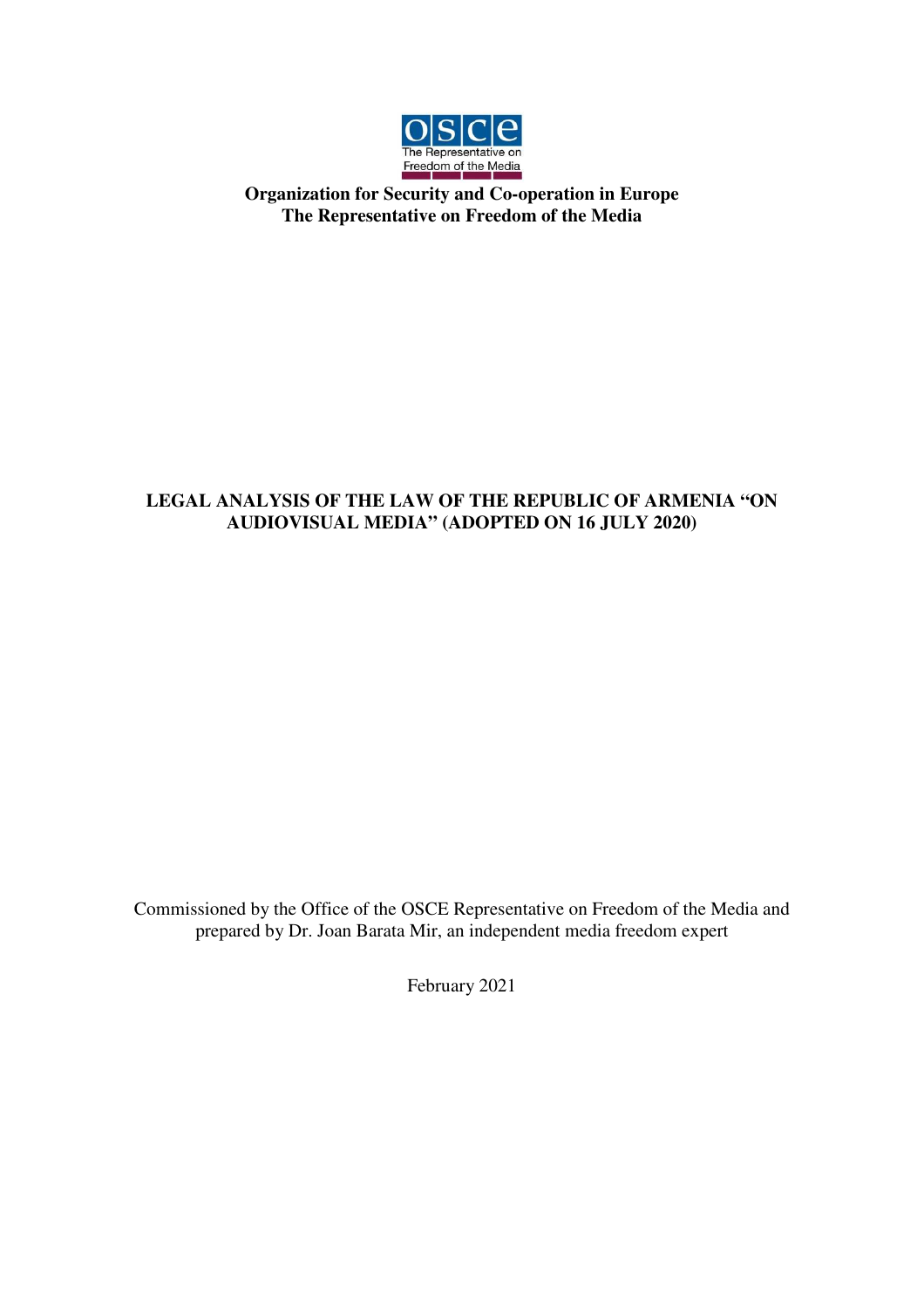# **Table of contents**

| Part I. International legal standards on Freedom of Expression and Freedom of |  |
|-------------------------------------------------------------------------------|--|
|                                                                               |  |
|                                                                               |  |
|                                                                               |  |
|                                                                               |  |
|                                                                               |  |
| Analysis of the provisions of the in light                                    |  |
|                                                                               |  |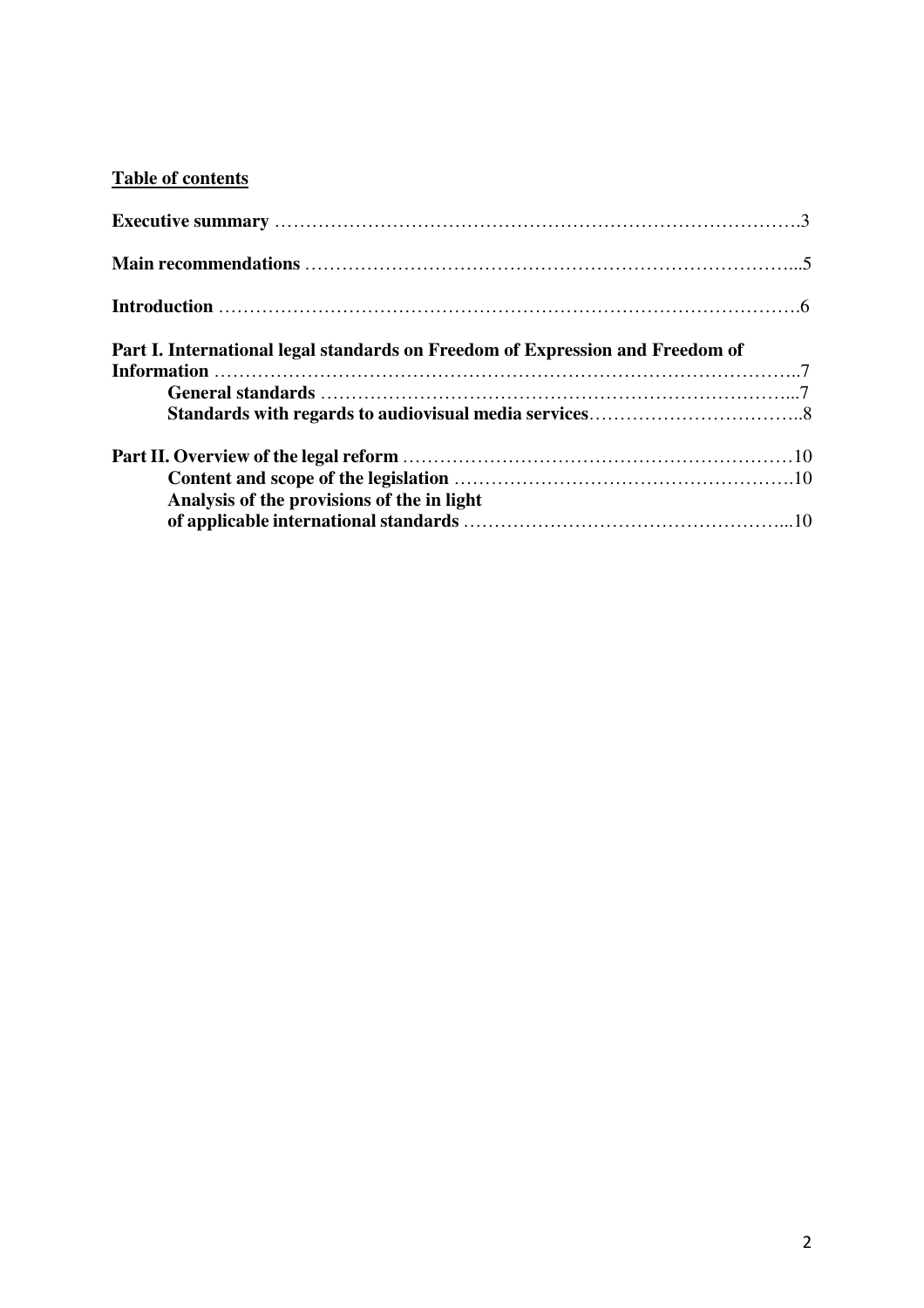### **Executive summary**

This Analysis examines the Law of the Republic of Armenia "On Audiovisual Media", adopted on 16 July 2020.

The law apparently covers the activities of traditional broadcasters (radio and television), and the provision of non-linear audiovisual services. The law also appears to cover main regulatory issues related to the status and obligations of telecommunications service providers, included in the law under the notion of network operators. The territorial scope of the law is based on a series of parameters, including the fact that "registration and transmission of audiovisual information is within the territory of the Republic of Armenia" and the use of "an Internet connection being provided in the territory of the Republic of Armenia". It is recommended to replace these parameters with the requirements usually recommended by regional and comparative standards, which focus on the country of origin and main establishment of the audiovisual media service providers.

The legislator embraces a very limited notion of self-regulation and does not contemplate the difference between internal and external self-regulation.

According to the law, broadcasters shall ensure "the right of a person to respond to a speech directly addressed to him or her". This is a restriction too broad and disproportionate to the right of media and journalists to freely disseminate information. It also refers to the right of citizens to have access to important events via audiovisual media. This provision is worded in a very extensive and sometimes imprecise and confusing manner. The restriction establishing that "advertisement and entertainment programmes shall be prohibited on mourning and remembrance days declared by the State" may appear to be disproportionate in an environment where traditional media services compete with the provision audiovisual content via online platforms. The prohibition of "programmes the participants of which may, during the live programme, conditioned by the nature of the programme, perform actions prohibited by law due to an interpersonal conflict arisen as a result of dislike resulting from a long-time dispute, previously known to the Broadcaster" introduces a *pro futuro* restriction which forces the broadcaster in question to speculate about the way a still non-elaborated piece of content may finally consist of.

The law needs to clarify which broadcasters are subjected to the restrictions imposed in chapter 3. The obligation for news programmers that "the coverage of the same theme shall not exceed 25 per cent of the total airtime of the programme" is an arbitrary and unjustified restriction to the editorial freedom of service providers. Article 12 establishes restrictions for media outlets in cases of martial law and state of emergency. The law must introduce conditions and restrictions in order to prevent authorities from using airtime from broadcasters in an unnecessary and unjustified manner. The law thus must specify that such power can only be exercised to disseminate information or make announcements of fundamental importance in order to properly safeguard public safety and citizens' basic rights. .

Article 15 sets a series of prohibitions regarding the establishment or foundation of audiovisual media outlets, excluding "heads of communities and affiliated persons thereof", "political parties", "foundations of political parties", "religious organisations" and "citizens under the age of 18". Establishing a general and broad prohibition to create any audiovisual platform is a clear, unnecessary and disproportionate restriction to the right of freedom of expression of the mentioned groups and entities. Similarly, the complete prohibition for citizens under 18 to create audiovisual media outlets represents a discrimination that is not supported or justified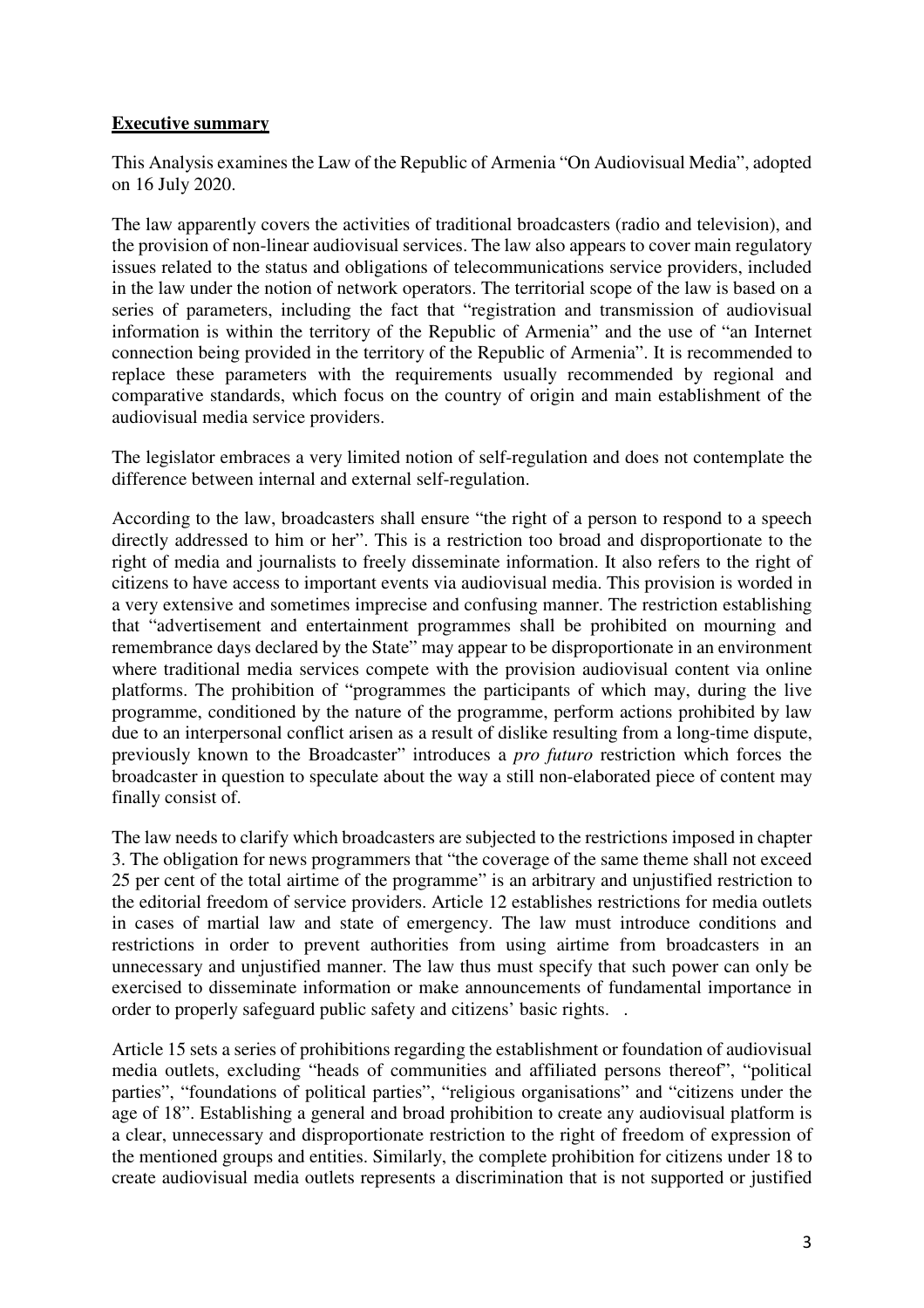under international human rights law. Article 18 contains a few "anti-monopoly guarantees' (sic). In particular, legal or natural persons cannot be founders or participants in the national capital of more than two television stations. It also stresses that these restrictions "shall not extend to the audio programmes transmitted by the Broadcasters". The fact that the law, without any context or explanation, limits only a very limited amount of media concentration situations focusing only on one type of transmission system raises serious doubts regarding the rationale and adequacy of such provision.

Granting just one channel to public service media seems clearly insufficient in the current context of an increased number of available digital terrestrial channels. In addition to this, and considering the different nature and missions of public service and private broadcasters, making both compete for a frequency is neither adequate nor justified.

The requirements to become a member of the Council are very broad and do not guarantee the level of expertise that is necessary in order to undertake this leadership position. The basis of the criteria and mechanisms on which candidates are selected and finally appointed need to be clearly defined and set up by law. Establishing by law the budget of a public service body on the mere basis of the previous year's budget considered as a minimum benchmark is insufficient and almost arbitrary in order to guarantee that public service media receives adequate and sufficient funds. Therefore, the law would need to introduce the provisions that would properly establish the financial costs of providing the public service and identify the different sources of income (advertising, sponsorships, etc.) in order to calculate the need for public funding.

Articles 34 and 35 of the law establish the procedure for the nomination and election of the members of the Commission of Radio and Television. It is advisable that the law also incorporates additional provisions regarding the participation of civil society, journalists' and similar organisations at some point in the nomination and/or appointment process. It would also be important for the law to establish that in any case the independent audiovisual regulator must count on sufficient funds in order to perform activities in an efficient, proper and independent manner.

The general authorisation process for broadcasters needs to be eliminated, inasmuch as other more specific procedures are contemplated depending on the services provided. The law needs to clearly specify the parameters or the procedure according to which the independent regulator will establish the evaluation criteria applicable to each license tender process. In cases of network operators, the requirement to obtain a license would only be justified when the distributor aims at using scarce infrastructure technologies (such as terrestrial frequencies) but not vis-à-vis other cases (e.g. cable and satellite) where in principle, and according to best practices in the European Union and the Council of Europe, a notification to the competent telecommunications authority would suffice. Rules in this latter field are in any case to be preferably included in the telecommunications (or electronic communications) legislation and put under the oversight of the telecommunications regulation authority. The law needs to clearly establish that the provision of traditional media services (broadcasting) via non-scarce technologies (satellite, cable, IP, …) only requires a minimum intervention from the regulator via a prior notification including basic information about the provider. Same regime must apply to the provision of non-linear audiovisual services (either as an OTT service or any other possible model).

Rules regarding infractions and penalties are set, in general, in a very precise way, which is commendable in terms of legal certainty. The need to respect the principle of proportionality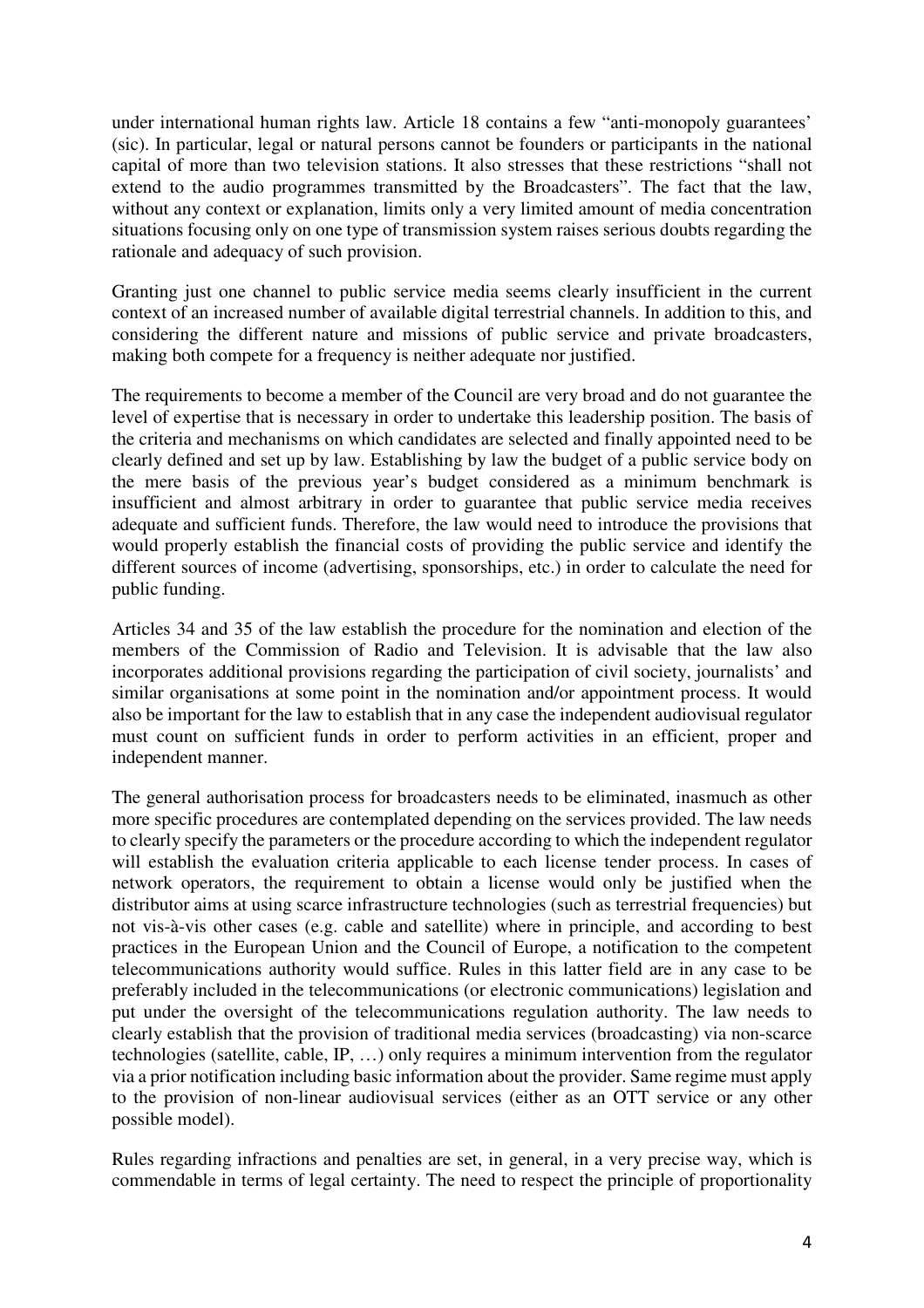is particularly taken into consideration, as penalties are not indicated in absolute figures but as percentage of yearly revenue. There is also a reasonable graduation of sanctions connected to the seriousness of the infraction, and the most severe measures are clearly reserved for very serious misdemeanours only.

#### **Main recommendations**

- It is advised to incorporate the jurisdiction criteria recommended by regional and comparative standards, focusing on the country of origin and main establishment of the audiovisual media service providers.

- It is recommended to broaden up the notion of self-regulation to incorporate the difference between internal and external self-regulation.

- It is recommended to repeal article 7, which establishes that broadcasters shall ensure "the right of a person to respond to a speech directly addressed to him or her".

- It is recommended to amend article 8 in order to adopt a regulation on events of major importance in line with applicable European standards.

- It is recommended to transform content restrictions on mourning or remembrance days into a mission for public service media to properly commemorate such type of occasions.

- The prohibition included in article 9 paragraph 6 needs to be eliminated as it constitutes an unacceptable form of prior censorship.

- The law needs to properly clarify which broadcasters are subjected to the restrictions introduced in chapter 3.

- Restrictions imposed by article 10.7 to the content and time distribution of news programmes need to be eliminated.

- Obligations for broadcasters in times of martial law or state of emergency (article 17) need to be amended in order to respect the principles of necessity and proportionality.

- The law needs to incorporate regulations on community media in order to facilitate the exercise of the right to freedom of expression by members of groups, communities or areas of a country including foundations and associations, political organizations, religious groups, social and linguistic groups, universities, NGOs and many others. The absolute prohibition for citizens under 18 to create audiovisual entities must also be repealed.

- The law needs to amend its current "anti-monopoly" provisions in order to introduce a legal regime based on the principles of consistency, rationality, necessity and proportionality.

- The procedure established in the law to nominate and appoint members of the Council of public service media bodies needs to be amended in order to guarantee the consideration and election of truly qualified candidates on the basis of an accountable, transparent and fair procedure.

- The provisions regarding public media funding need to be amended in order to guarantee that the financial costs of providing the public service and the corresponding funding needs are sufficient.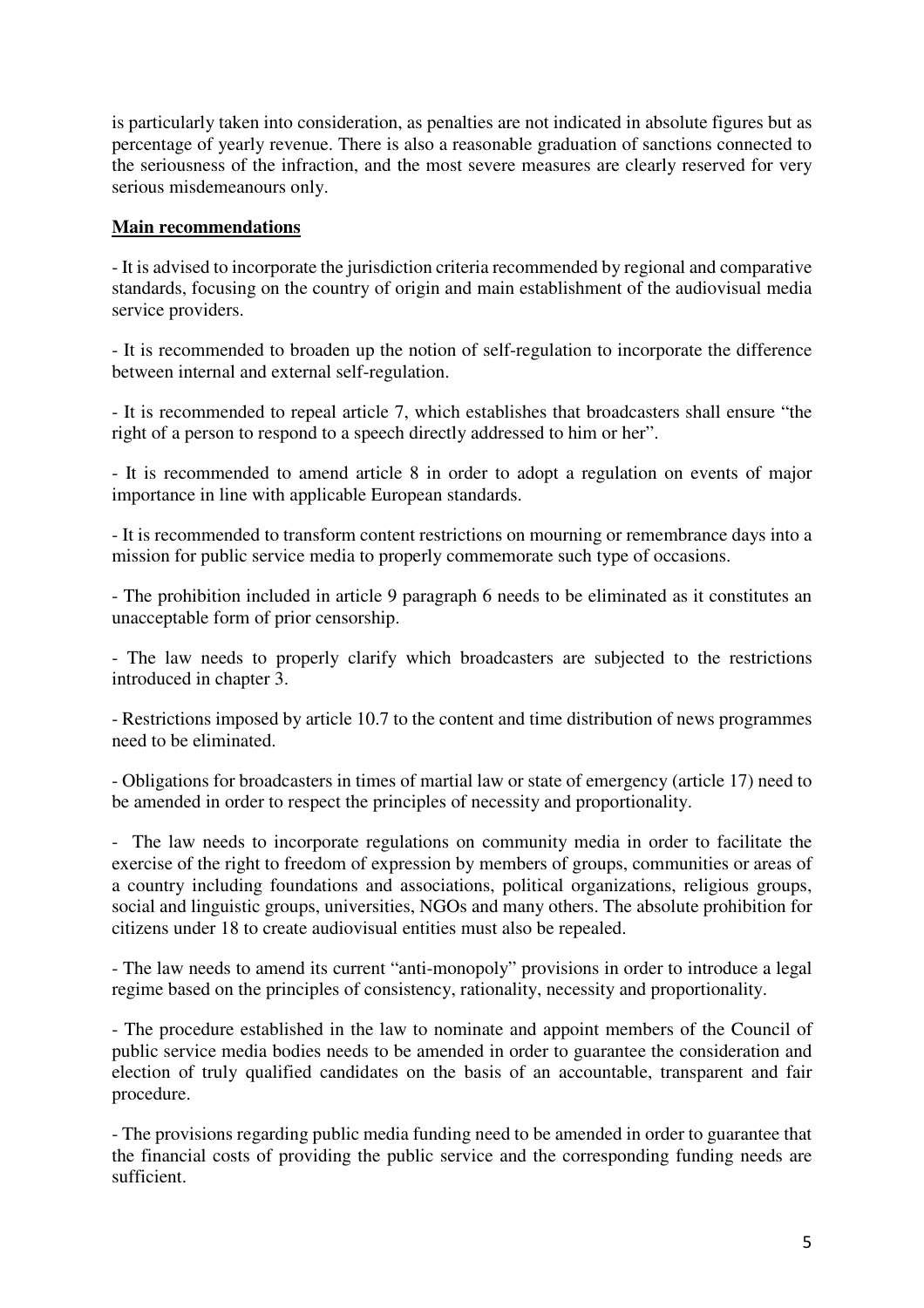- The procedure for the nomination and election of the Council of Radio and Television members needs to be amended in order to properly guarantee accredited knowledge and toplevel professional experience, or technical, journalistic or economic experience connected to media legal and ethical matters, as well as high ethical standards.

- The law must guarantee that the regulator counts on sufficient funds in order to perform activities in an efficient, proper and independent manner.

- The legal regime regarding the licensing and authorisation of broadcasters and network operators needs to be substantially modified and replaced with a series of rules that guarantee a system based on the ideas of necessity and proportionality, thus avoiding excessive burdens and unnecessary interventions. Regimes applicable to actual audiovisual service providers versus telecommunications service providers also need to be properly differentiated.

## **Introduction**

The present analysis was prepared by Dr. Joan Barata Mir, an independent media freedom expert, at the request of the Office of the OSCE Representative on Freedom of the Media.

This Analysis refers to the Law of the Republic of Armenia "On Audiovisual Media", adopted on 16 July 2020.

The structure of the comment is guided by the tasks formulated by the Office of the OSCE Representative on Freedom of the Media. These tasks include comments on the law by comparing provisions against international media standards and OSCE commitments; indication of provisions, which are incompatible with the principles of freedom of expression and media; and recommendations on how to bring the legislation in line with the abovementioned standards.

The Analysis first outlines the general international standards on freedom of expression and freedom of information and then presents those particularly referring to audiovisual media services. These respective standards are referred to as defined in international human rights treaties and in other international instruments authored by the United Nations, the OSCE and the Council of Europe.

Part II presents an overview of the legislation, focusing on its compliance with international freedom of expression standards. The Analysis highlights the most important positive aspects of the law and elaborates on the drawbacks, with a view of formulating recommendations for the review.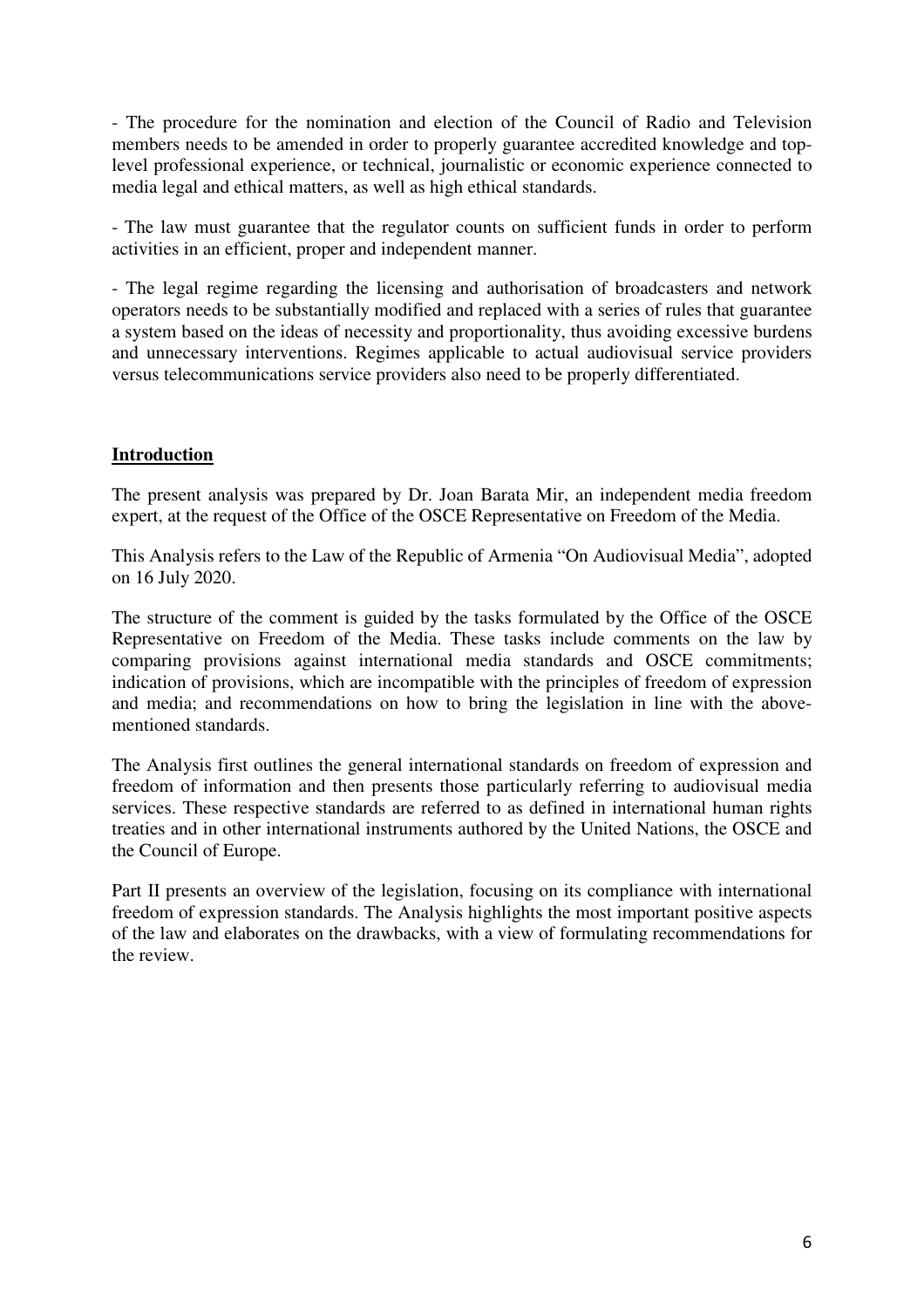## **Part I. International legal standards on Freedom of Expression and Freedom of Information**

### **General standards**

In Europe, freedom of expression and freedom of information are protected by article 10 of the European Convention on Human Rights (ECHR), which is the flagship treaty for the protection of human rights on the continent within the context of the Council of Europe (CoE). This article follows the wording and provisions included in article 19 of the International Covenant on Civil and Political Rights (ICCPR), and is essentially in line with the different constitutional and legal systems in Europe.

Article 10 reads as follows:

 $\overline{a}$ 

"1. Everyone has the right to freedom of expression. This right shall include freedom to hold opinions and to receive and impart information and ideas without interference by public authority and regardless of frontiers. This Article shall not prevent states from requiring the licensing of broadcasting, television or cinema enterprises.

2. The exercise of these freedoms, since it carries with it duties and responsibilities, may be subject to such formalities, conditions, restrictions or penalties as are prescribed by law and are necessary in a democratic society, in the interests of national security, territorial integrity or public safety, for the prevention of disorder or crime, for the protection of health or morals, for the protection of the reputation or rights of others, for preventing the disclosure of information received in confidence, or for maintaining the authority and impartiality of the judiciary."

Freedom of expression and freedom of information are essential human rights that protect individuals when holding opinions and receiving and imparting information and ideas of all kinds. It also presents broader implications, as the exercise of such rights is directly connected with the aims and proper functioning of a pluralistic democracy<sup>1</sup>.

On the other hand, freedom of expression and freedom of information, as well as the other rights protected in the Convention, are not absolute and therefore may be subject to certain restrictions, conditions and limitations. However, article 10.2 ECHR clearly provides that such constraints are exceptional and must respect a series of requirements, known as the three-part test. This test requires that: 1) any interference must be provided by law, b) the interference must pursue a legitimate aim included in such provision, and 3) the restriction must be strictly needed, within the context of a democratic society, in order to adequately protect one of those aims, according to the idea of proportionality<sup>2</sup>.

At the OSCE level, there are political commitments in the area of freedom of expression and freedom of information that clearly refer to the international legal standards extant in this area.

<sup>&</sup>lt;sup>1</sup> See the elaboration of such ideas by the European Court of Human Rights (ECtHR) in landmark decisions such as Lingens v. Austria, Application No. 9815/82, Judgment of 8 July 1986, and Handyside v. The United Kingdom, Application No. 543/72, Judgment of 7 December 1976.

<sup>&</sup>lt;sup>2</sup> See for example The Sunday Times v. UK, Application No. 6538/7426 Judgment of April 1979.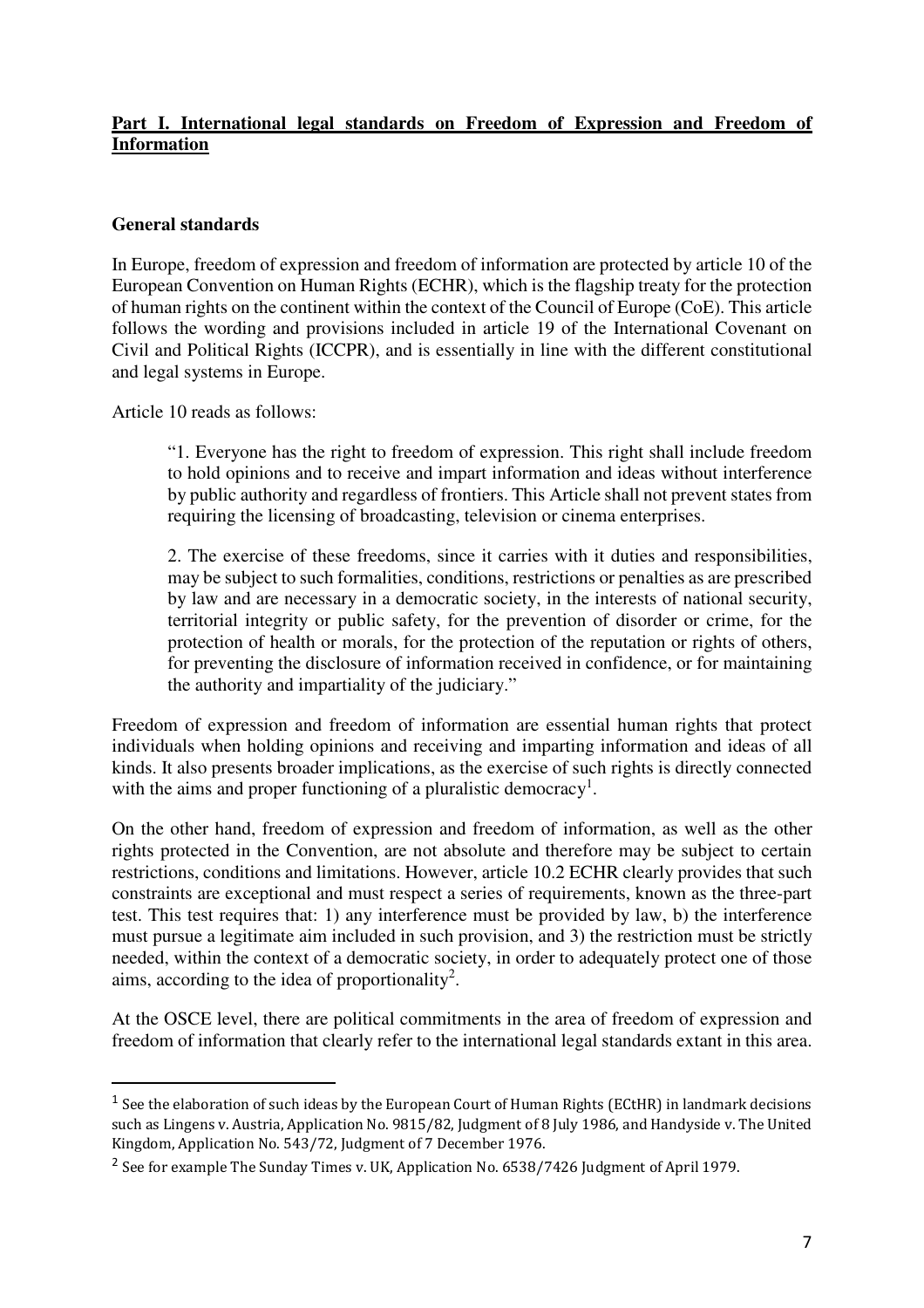In particular, the Document of the Copenhagen Meeting of the Conference on the Human Dimension of the CSCE in 1990 proclaims the right to everyone to freedom of expression and states that:

"This right will include freedom to hold opinions and to receive and impart information and ideas without interference by public authority and regardless of frontiers. The exercise of this right may be subject only to such restrictions as are prescribed by law and are consistent with international standards"<sup>3</sup>.

Also, the OSCE Ministerial Council Decision 3/2018, adopted by the Ministerial Council in Milan on 7 December 2018, establishes the following:

"1. Fully implement all OSCE commitments and their international obligations related to freedom of expression and media freedom, including by respecting, promoting and protecting the freedom to seek, receive and impart information regardless of frontiers;

2. Bring their laws, policies and practices, pertaining to media freedom, fully in compliance with their international obligations and commitments and to review and, where necessary, repeal or amend them so that they do not limit the ability of journalists to perform their work independently and without undue interference  $(\ldots)^{4}$ .

#### **Standards with regards to audiovisual communication**

General Comment No. 34 concerning Article 19 of the International Covenant on Civil and Political Rights adopted on 29 June 2011 by the UN Human Rights Committee<sup>5</sup>, states the following (para 39):

"States parties should ensure that legislative and administrative frameworks for the regulation of the mass media are consistent with the provisions of paragraph 3.92 Regulatory systems should take into account the differences between the print and broadcast sectors and the internet, while also noting the manner in which various media converge. <…> States parties must avoid imposing onerous licensing conditions and fees on the broadcast media, including on community and commercial stations. The criteria for the application of such conditions and license fees should be reasonable and objective, clear, transparent, non- discriminatory and otherwise in compliance with the Covenant. Licensing regimes for broadcasting via media with limited capacity, such as audiovisual terrestrial and satellite services should provide for an equitable allocation of access and frequencies between public, commercial and community broadcasters. It is recommended that States parties that have not already done so should establish an independent and public broadcasting licensing authority, with the power to examine broadcasting applications and to grant licenses".

Paragraph 40 of the same document also establishes that:

l

"The State should not have monopoly control over the media and should promote

<sup>3</sup> This document is available online at: http://www.osce.org/odihr/elections/14304.

<sup>4</sup> Available online at: https://www.osce.org/chairmanship/406538?download=true

<sup>5</sup> Available online at: http://www2.ohchr.org/english/bodies/hrc/docs/GC34.pdf.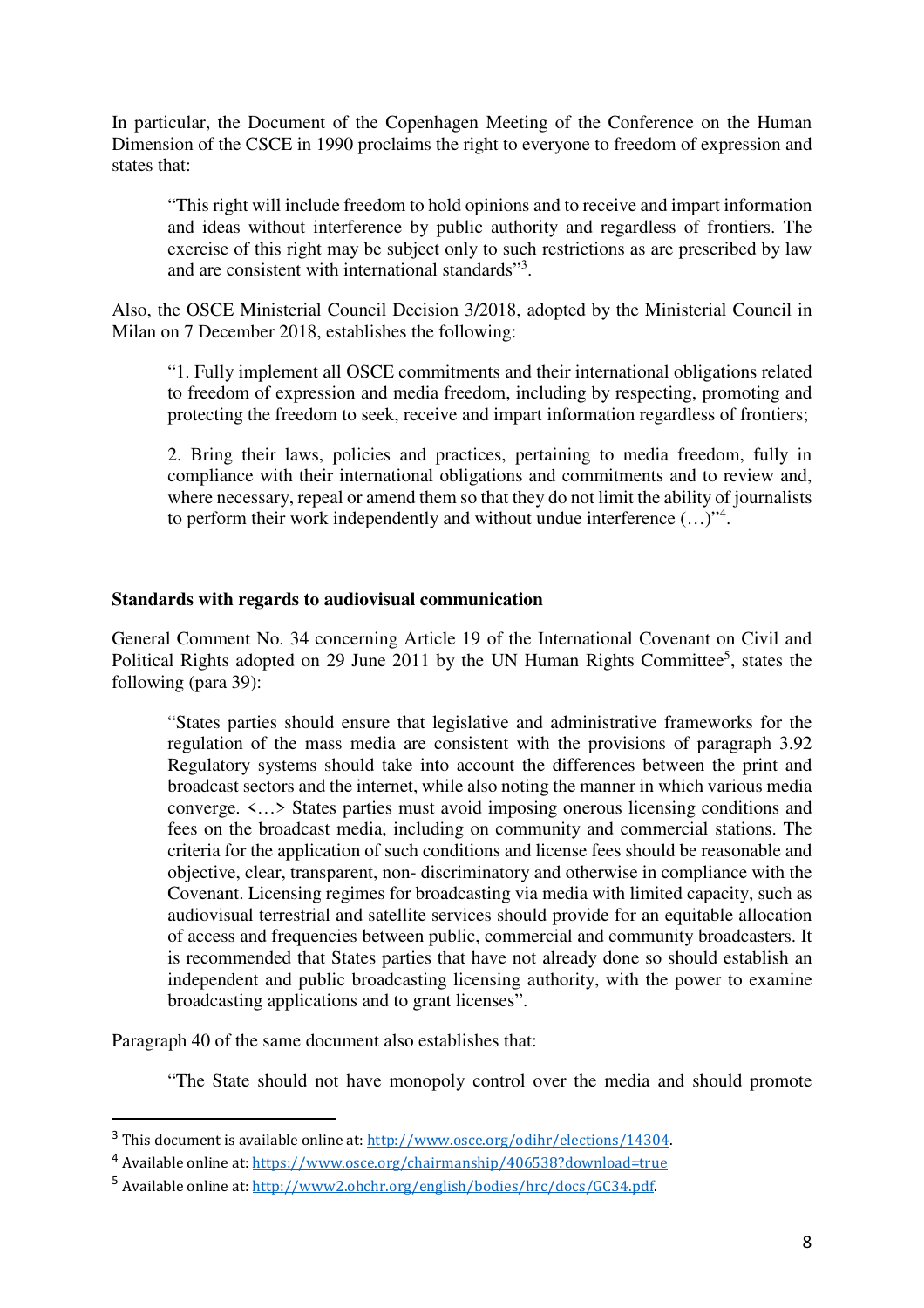plurality of the media. Consequently, States parties should take appropriate action, consistent with the Covenant, to prevent undue media dominance or concentration by privately controlled media groups in monopolistic situations that may be harmful to a diversity of sources and views."

Similarly, the international rapporteurs on freedom of expression, including the UN Rapporteur on Freedom of Expression and Freedom of Opinion, the OSCE Representative on Freedom of the Media, the OAS Special Rapporteur on Freedom of Expression and the African Commission on Human and Peoples' Rights Special Rapporteur on Freedom of Expression, have adopted several joint declarations which included relevant provisions and recommendations particularly focusing on audiovisual media services regulation<sup>6</sup>.

There is a valuable and solid interpretative jurisprudence in the CoE, established in the course of decades by the European Court of Human Rights, which also includes the provision of audiovisual media services in their connection with the right to freedom of expression and freedom of information. The case law covers areas including the responsibilities of the State in allocating proper frequencies (*Centro Europa 7 S.r.l. and Di Stefano v. Italy*, 7 June 2012<sup>7</sup>), legal certainty in the regulation of broadcasting (*Groppera Radio AG and Others v.*  Switzerland, 28 March 1990<sup>8</sup>), non-arbitrariness in the process of granting a broadcasting license (*Meltex Ltd and Movsesyan v. Armenia*, 17 June 2008<sup>9</sup>), the need to avoid monopolies  $$ properly protect the independence of public service broadcasters (*Manole and Others v. Moldova*, 17 September 2009<sup>11</sup>), among others.

Moreover, the Committee of Ministers and the Parliamentary Assembly of the Council of Europe have developed numerous recommendations and declarations that contribute to clarify, to establish and to develop principles, requirements and minimum standards regarding the effective protection of rights included in Article 10 ECHR, in particular vis-à-vis different aspects related to the provision of audiovisual services (including media pluralism and transparency or media ownership, protection of journalists' sources, public service media governance, remit of public service media in the information society, promotion of democratic and social contribution of public media, or the independence and functions of regulatory authorities, among others $^{12}$ ).

Last but not least, the European Convention on Transfrontier Television also establishes a

l

<sup>&</sup>lt;sup>6</sup> See for example the latest Joint Declaration, adopted on 2 May 2018, on media independence and diversity in the digital age, available online at: https://www.osce.org/representative-on-freedom-ofmedia/379351

<sup>7</sup> Available online at: https://hudoc.echr.coe.int/eng#{"itemid":["001-111399"]}

<sup>8</sup> Available online at: https://hudoc.echr.coe.int/eng#{"itemid":["001-57623"]}

<sup>9</sup> Available online at:

https://hudoc.echr.coe.int/eng#{"fulltext":["Meltex%20Ltd%20and%20Movsesyan%20v.%20Armenia"], "documentcollectionid2":["GRANDCHAMBER","CHAMBER"],"itemid":["001-87003"]}

<sup>10</sup> Available online at: https://hudoc.echr.coe.int/eng#{"itemid":["001-57854"]}

<sup>11</sup> Available online at: https://hudoc.echr.coe.int/eng#{"itemid":["001-94075"]}

<sup>12</sup> Available online at: https://www.coe.int/en/web/freedom-expression/committee-of-ministersadopted-texts and https://www.coe.int/en/web/freedom-expression/parliamentary-assembly-adoptedtexts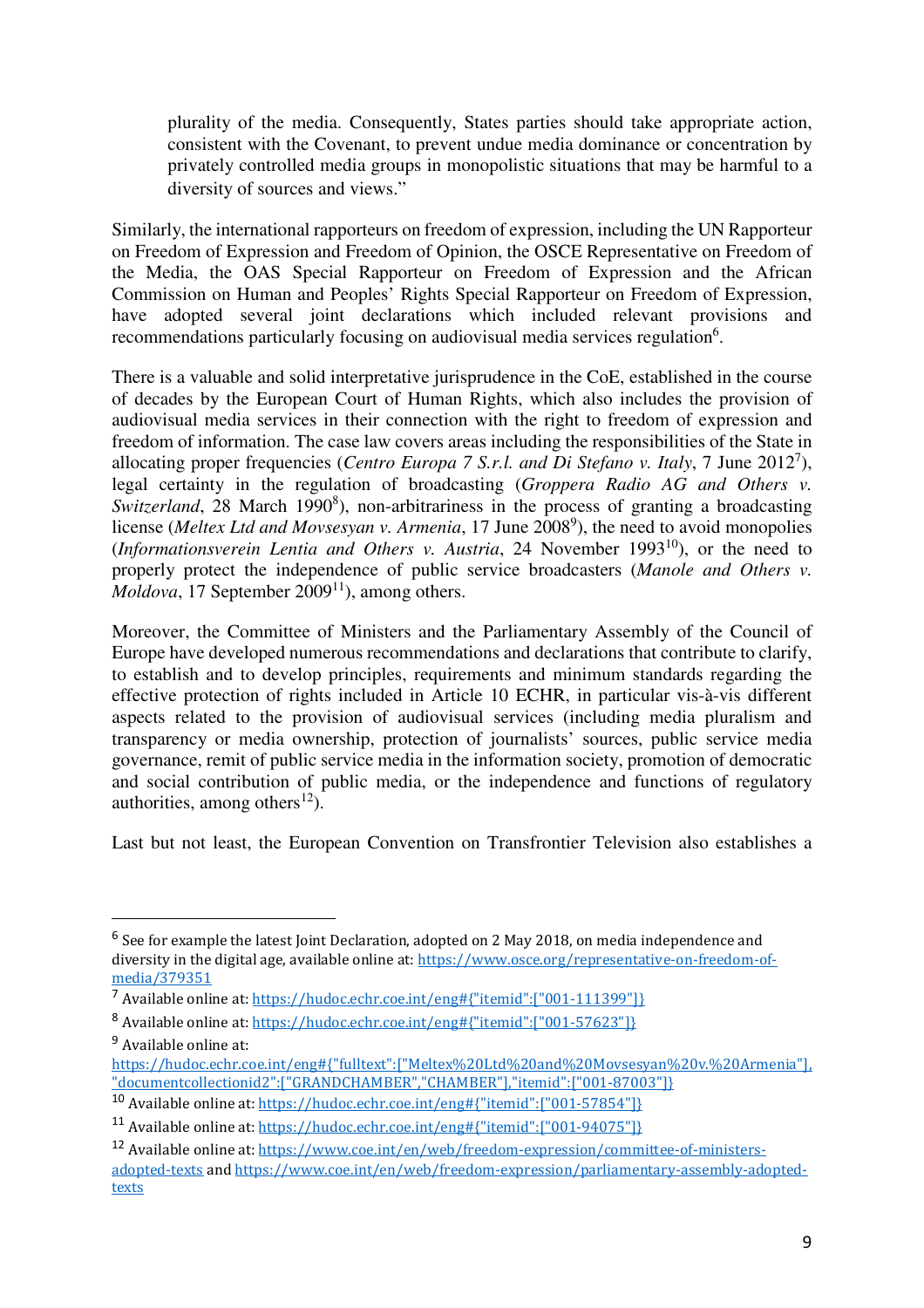common set of rules with regards to this specific media service among  $\text{CoE}$  member States<sup>13</sup>.

## **Part II. Overview of the legal reform**

#### **Content and scope of the legislation**

The law that is the object of this analysis is titled Law of the Republic of Armenia "On Audiovisual Media", adopted on 16 July 2020. The version used by this expert is an unofficial translation into English provided by the OSCE.

The law is divided into the following chapters:

Chapter 1 – General provisions

Chapter 2 - General requirements for audiovisual information of broadcasters operating in the republic of Armenia (sic)

Chapter 3 - Organisation of audiovisual programmes of broadcasters operating in the Republic of Armenia

Chapter 4 – The broadcasters and operators (sic)

Chapter 5 – Public broadcasters

Chapter 6 – State regulatory body

Chapter 7 - Authorisation, licensing of usage of the public multiplex slot and the activity of operators (sic)

Chapter 8 - Conditions for organising the dissemination of audiovisual information without licensing (sic)

Chapter 9 - Liability for violating the requirements of the legislation on audiovisual media

Chapter 10 – Final part and transitional provisions

#### **Analysis of the provisions in light of applicable international standards**

*General provisions* 

l

Chapter 1 contains a series of general provisions regarding the objective and scope of the law, as well as the definitions of the main notions included in the text.

Regarding the scope of the law, and in line with what will be further elaborated in the next

<sup>13</sup> Available online at: https://rm.coe.int/168007b0d8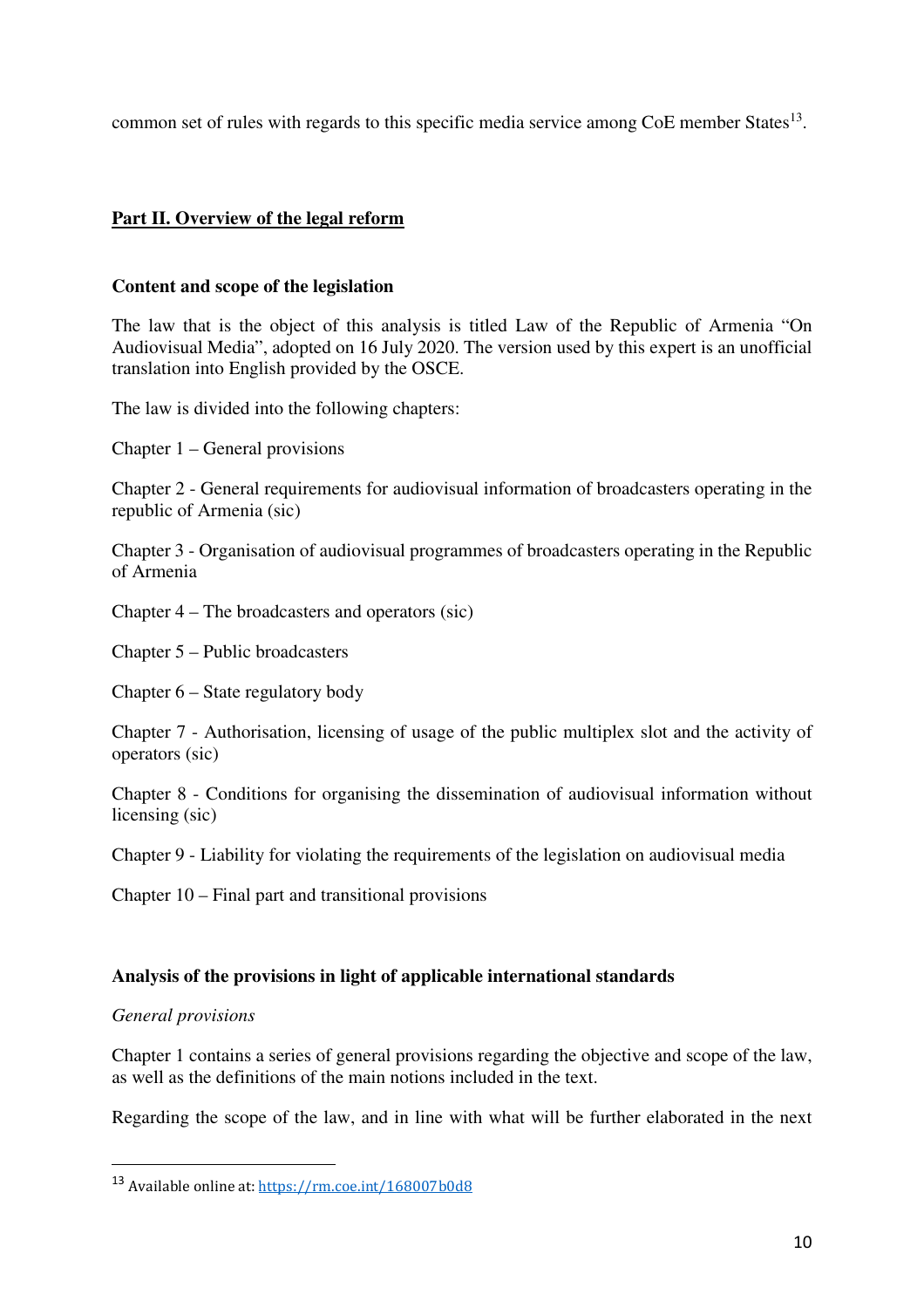epigraphs, a few legal voids and uncertainties can be found.

The law apparently covers the activities of traditional broadcasters (radio and television), and the provision of non-linear audiovisual services (i.e., content provided to an individual "upon his/her request for the purpose of watching and/or listening at the moment he/she wants according to the playlist (catalogue)"), the latter also referred as audiovisual information distributors or OTTs (over-the-top media services) in article 1.

In addition to this, the law also appears to cover main regulatory issues related to the status and obligations of telecommunications service providers, included in the law under the notion of network operators (encompassing multiplex and other type of networks such as cable or satellite). It needs to be noted that the latter do not constitute, per se, audiovisual services and their regulation should be better articulated under the general regime applicable to the provision of telecommunication services (or electronic communications, in the terminology of the European Union). Moreover, the legal regime established in these areas does not aim at including specific provisions focusing on content or audiovisual media matters, but it rather merely regulates certain technical aspects and the requirements to obtain a license.

The territorial scope of the law is based on a series of parameters (included in paragraph 5 of article 1). Two of them seem particularly problematic.

Firstly, the fact that "registration and transmission of audiovisual information is within the territory of the Republic of Armenia". Pointing at registration as a requirement to be under the jurisdiction of Armenian authorities creates some sort of a circular reasoning, as the need to register (or obtaining a license) before these authorities will be determined by their jurisdiction over the provider in question. It is thus advisable to replace this parameter, together with the existence of a "transmission" activity in the territory of the country, with the requirements usually recommended by regional and comparative standards, focusing on the country of origin and main establishment of the audiovisual media service providers.

Secondly, according to paragraph 6 of article 1, a provider shall be considered operating in the territory of Armenia when it uses "an Internet connection being provided in the territory of the Republic of Armenia". This criterium does not look clear. Internet connections provided in the territory of the country give access to media services originated anywhere in the word, inside and outside Armenia. The use of such technical parameters would only be confusing and inconsistent with the rest of jurisdiction criteria. In this area it is recommended to use the already mentioned parameter based on the country of origin and main establishment of the media outlet in question.

Article 3 describes the main concepts of the law. Paragraph 38 defines the term "code of ethics" as "a document independently drawn up by the Broadcaster on its own ethical norms in accordance with international standards". This is a very limited notion of self-regulation. It is important to be aware of the difference between internal and external self-regulation. Internal self-regulation refers to mechanisms adopted within media organizations in order to guarantee the preservation of a series of ethical and professional principles as well as independent procedures for readers/audience members to complain. External self-regulatory schemes are based on the agreement of a series of media actors on the creation of an external and independent oversight mechanism and rules. The law only seems to refer to the former, with no reference to the latter. It would thus be important for the law to particularly promote the adoption and development of external self-regulatory mechanisms as well.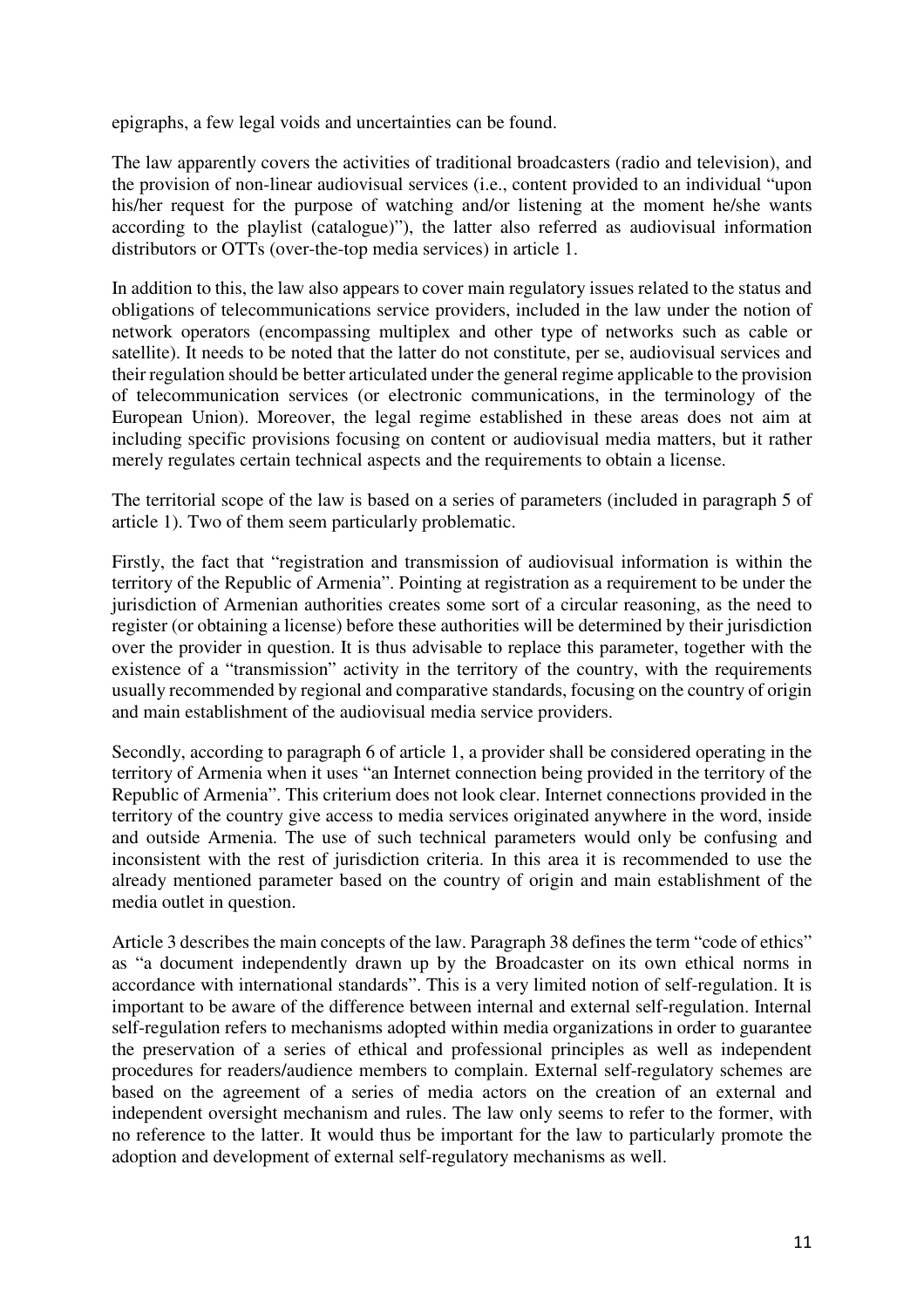### *General requirements for broadcasters operating in Armenia*

Chapter 2 includes some general obligations applicable to audiovisual service providers. Provisions in this area present a few issues that deserve to be outlined here.

Article 7 establishes that broadcasters shall ensure "the right of a person to respond to a speech directly addressed to him or her". This is too broad and disproportionate of a restriction to the right of media and journalists to freely disseminate information. According to international standards, individuals can be granted the right to reply vis-à-vis media outlets in cases of publication of inaccurate facts when this causes harm to reputation or similar rights. Therefore, giving a person the right to force media outlets to publish a response on the mere basis of the existence of a previous reference or mention is an unnecessary and disproportionate limit to media editorial freedom. It is thus advisable to eliminate it.

Article 8 refers to the right of citizens to have access to important events via audiovisual media. This provision is worded in a very broad and sometimes imprecise and confusing manner. It is therefore recommended to amend this provision in order to adequately cover the following:

- a. The objective of the approval of lists of major importance events by the competent public authority is to identify the events that need to be offered by audiovisual service providers to the general public in a way that does not deprive a substantial proportion of the public of the possibility of following such events by live coverage or deferred coverage.
- b. In addition to this, audiovisual laws also establish provisions to safeguard the right of the rest of media outlets to report on such events. This right is guaranteed by allowing these outlets to freely choose short extracts from the transmitting signal with the identification of their source.
- c. The law must also define the conditions with respect to any compensation arrangements, the maximum length of short extracts and time limits.
- d. Granting the right to broadcast the important events with the participation of the national sports teams of the Republic of Armenia to the public service media, as the law currently does, may conflict with other valid, pre-existing transmission rights established by contract.

Article 9 contains a series of content restrictions applicable to audiovisual media service providers. It is necessary to note what follows:

- a. Paragraph 4 establishes that "advertisement and entertainment programmes shall be prohibited on mourning and remembrance days declared by the State". Without prejudice to the need to respect this kind of commemorations, this measure may appear to be disproportionate in an environment where traditional media services compete with the provision of audiovisual content via online platforms, for example. Such platforms are per se subjected to much less regulatory constraints. For this reason it is recommended to transform this restriction into a mission for public service media to properly commemorate such type of occasions.
- b. Paragraph 6 prohibits "programmes the participants of which may, during the live programme, conditioned by the nature of the programme, perform actions prohibited by law due to an interpersonal conflict arisen as a result of dislike resulting from a long-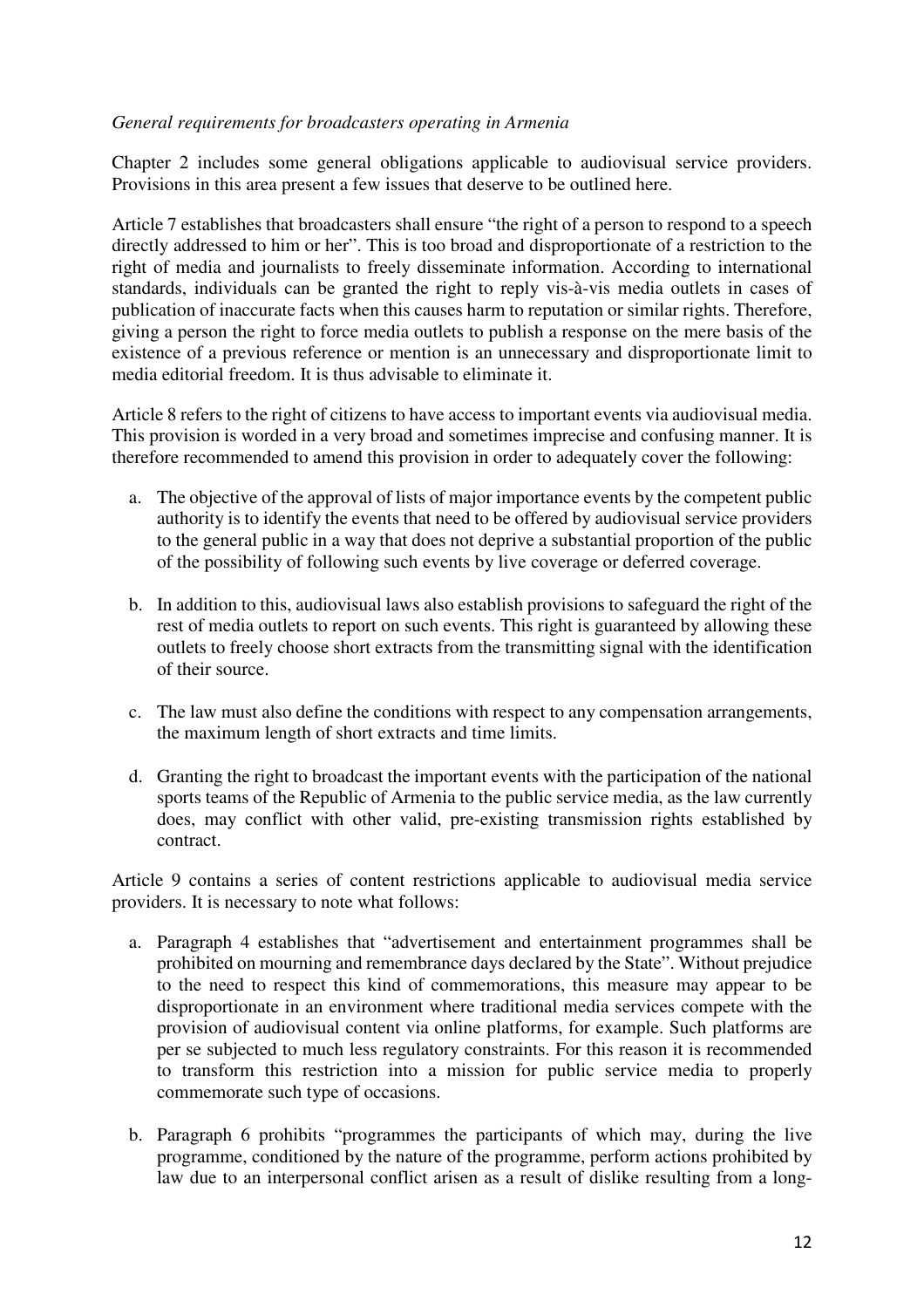time dispute, previously known to the Broadcaster". This provision introduces a *pro futuro* restriction, which forces the broadcaster in question to speculate about the way a still non-elaborated piece of content may finally lead to. This is a too broad and open restriction, which is insufficiently justified, introduces a disproportionate burden on broadcasters' editorial responsibility and can also be considered as an unacceptable form of prior censorship.

### *Audiovisual content*

Chapter 3 contains rules and restrictions regarding audiovisual content. These rules contain a series of uncertainties and problematic limits to the right to freedom of expression:

- a. The chapter imposes restrictions on the activities of "broadcasters". However, considering the obligations established in article 10 regarding the need to use either a public or a private multiplex, it may seem that the rest of duties included in this chapter only apply to traditional broadcasters using terrestrial frequencies. Considering the importance and the impact of these provisions, it would be important that the law clearly specifies which providers are covered. It is also important to note that in other sections of the law (including the previous chapter) the term "broadcaster" seems on to other hand to refer to audiovisual media service providers in a broader sense. It is therefore necessary that the law is amended to eliminate these potentially contradicting indications.
- b. Article 10.7 establishes that in the cases of news programmers "the coverage of the same theme shall not exceed 25 per cent of the total airtime of the programme". This is a completely arbitrary and unjustified restriction to the editorial freedom of service providers to distribute the time of their news programmes according to their own professional criteria. Decisions regarding the order, structure and topics covered by news programmes only belong to journalists and media editors. Any intervention in this field constitutes an infringement of their right to seek and impart information.
- c. Article 12 establishes restrictions for media outlets in cases of martial law and state of emergency. Broadcasters are obliged to "allocate airtime to the Prime Minister or the official who is officially the Commandant in the emergency area during a state of emergency, for making official statements". In parallel, article 32.19 states that the independent regulator shall establish the procedure for and conditions of allocation of airtime in such cases. According to international law, during time of public emergency which threatens the life of nations, states may take measures derogating from certain of their human rights obligations and commitments under international and regional law instruments to the extent strictly required by the exigencies of the situation (article 4 ICCPR). General Comment number 29 of the United Nations Human Rights Committee<sup>14</sup> stresses that such measures are limited to the extent strictly required by the exigencies of the situation and that derogations of other articles of the Convention (such as article 19) cannot be adopted at will. Despite the fact that martial law and state of emergency are (presumably) only declared in very exceptional cases, it is important to note that they cannot thus justify every derogation of the right to freedom of

l

<sup>14</sup> https://digitallibrary.un.org/record/451555?ln=en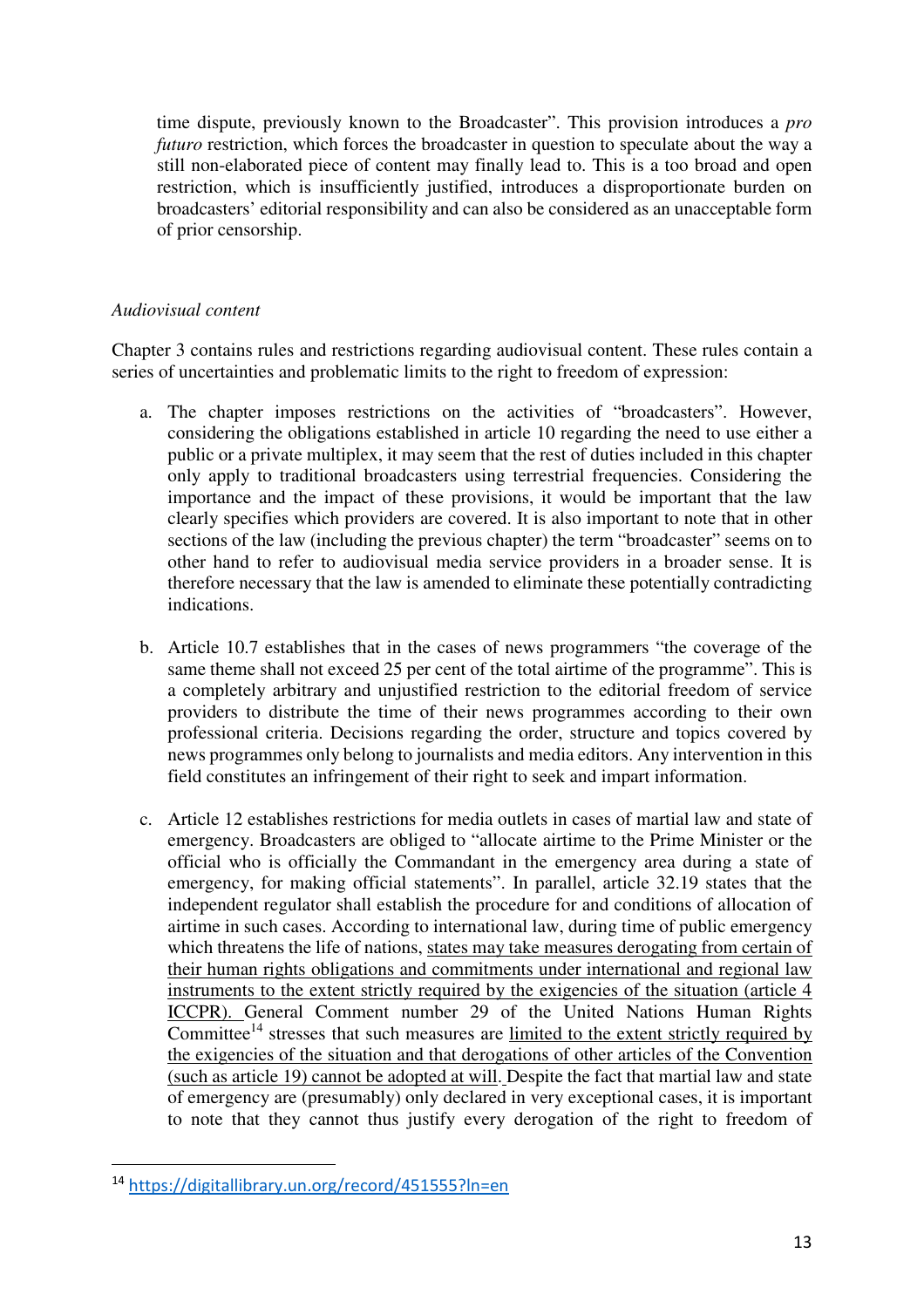expression, and particularly the editorial independence of media outlets. For this reason, the law must introduce conditions and restrictions in order to prevent authorities from using airtime from broadcasters in an unnecessary and unjustified manner. The law thus must specify that such power can only be exercised to disseminate information or make announcements of fundamental importance in order to properly safeguard public safety and citizens' basic rights.

#### *Audiovisual media service providers*

Article 15 sets a series of prohibitions regarding the establishment or foundation of audiovisual media outlets. These prohibitions need to be carefully reconsidered, as they may deprive certain social groups or communities of their right to freedom of expression via any possible form of audiovisual media communication. In particular, article 15 excludes "heads of communities and affiliated persons thereof", "political parties", "foundations of political parties", "religious organisations" and "citizens under the age of 18".

Some of these restrictions may be justified when it comes to the applications for licenses to provide radio and television programmes via limited resources (i.e., terrestrial frequencies). In order to properly guarantee pluralism and diversity, as well as an excessive domination of the public sphere by those who already hold influential positions in the society, it may be necessary and proportionate to establish legal or regulatory restrictions, which limit the access to certain transmission systems. However, establishing a general and broad prohibition to create any audiovisual platform is a clear, unnecessary and disproportionate restriction to the right of freedom of expression of groups and entities present in the society. It needs to be taken into account that in the current days there are many different platforms and distribution systems (particularly using the Internet) which would allow such communities to participate in the public sphere and present their own options and opinions without eroding the presence of other voices in the audiovisual public sphere.

It is also important to note that according to international standards and best comparative legal practices, besides public service media and private/commercial media, States must also enable the existence of community media, i.e. non-for-profit media outlets whose main objective is to represent and give voice to particular groups, communities or areas of a country. These groups include, precisely, all sorts of foundations and associations, political organizations, religious communities, social and linguistic groups, universities, NGOs and many others. Therefore, the law needs to eliminate the mentioned prohibition and include a legal regime that properly enables the creation and operation of community media outlets.

Similarly, the complete prohibition for citizens under 18 to create audiovisual media outlets represents a discrimination that is not supported or justified under international human rights law. Despite the need to protect the interests of minors under certain circumstances (particularly regarding their personal exposure and the economic implications of their activities) a total restriction to create their own media outlets (taking particularly into account the extensive use of online content distribution platforms by youngsters) is neither justified nor proportionate.

Article 18 contains a few "anti-monopoly guarantees' (sic). In particular, legal or natural persons cannot be founders or participants in the capital of more than two television stations. It also stresses that these restrictions "shall not extend to the audio programmes transmitted by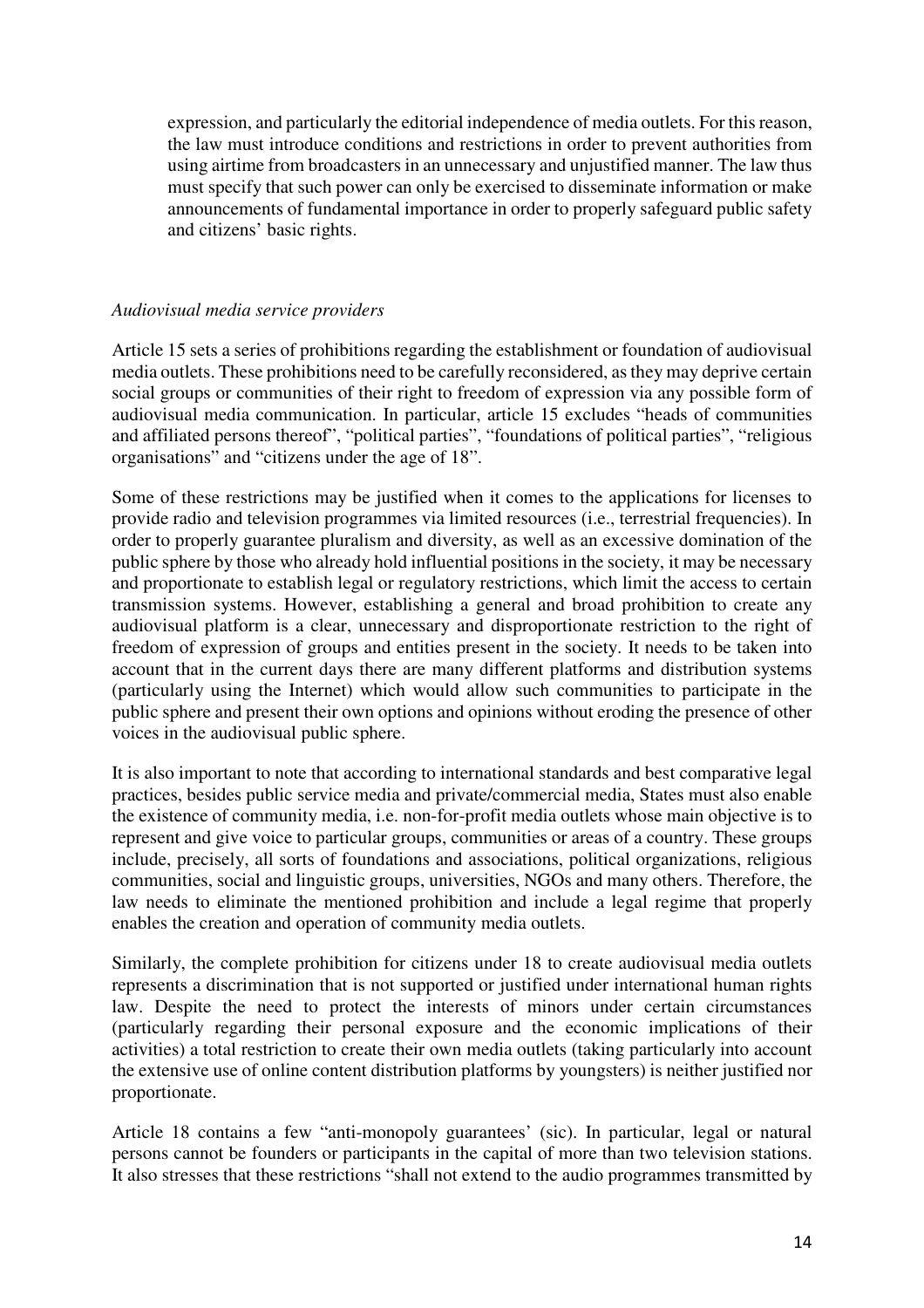the Broadcasters". The establishment of legal and regulatory provisions aimed at limiting the concentration of media power and fostering media pluralism and diversity can only be welcomed. However, in order for such rules to be in line with international standards they need to be based on clearly explained economic and communication criteria, and not to present any inconsistencies or partial approaches. In this sense, the fact that the law, without any context or explanation, limits only a very small amount of media concentration situations focusing only on one type of transmission system raises serious doubts regarding the rationality and adequacy of such provision.

Article 21 establishes very limited provisions regarding the use of satellite distribution systems. In particular, the fact that broadcasters "may carry out satellite broadcasting after concluding a contract with a relevant satellite agency and notifying the state regulatory body". It is necessary to note that this provision should be better included in the rules governing the activities of distribution systems in general (network operators in the terminology of the law) independently from the specific platform used (satellite, cable, IP…).

## *Public media*

Chapter 5 is devoted to the regulation of different aspects related to public service media.

Article 22.3 establishes the following:

"The public broadcaster may transmit only one programming through the public multiplex when having no authorisation and licence for using the slot. In case of wishing to transmit an additional programming, the public broadcaster shall take part in a competition for using the public multiplex slot".

The law seems to only grant one single channel (programme or slot) for the public service media and then forces it to compete with private/commercial broadcasters should it "wish" to transmit additional programming.

The role of public service media within democratic societies is particularly underscored in applicable international standards, especially in the Council of Europe and the European Union legal frameworks. According to them, public service media need to count on an adequate number of distribution platforms in order to be able to properly fulfil its important mission. In light of these premises it has to be said, firstly, that granting one single channel seems clearly insufficient in the current context of an increased number of available digital terrestrial channels. Secondly, it is the responsibility of legislators and regulators to define the number of channels and platforms needed for public service media and thus it is not adequate to leave it to the outcome of a tender process. Thirdly, considering the different nature and missions of public service and private broadcasters, making both compete for a frequency is neither adequate nor justified. Last but not least, considering the different distribution technologies available, the law must also establish the mechanisms according to which public service media can also be present in platforms such as cable, satellite, and the Internet.

According to articles 23 and 25 of the law, members of the board (Council) of the public service media body are appointed by the Prime Minster on the basis of a competition procedure and for a term of six years. Persons holding the citizenship of the Republic of Armenia with command of the Armenian language, higher education and experience in the audiovisual sector,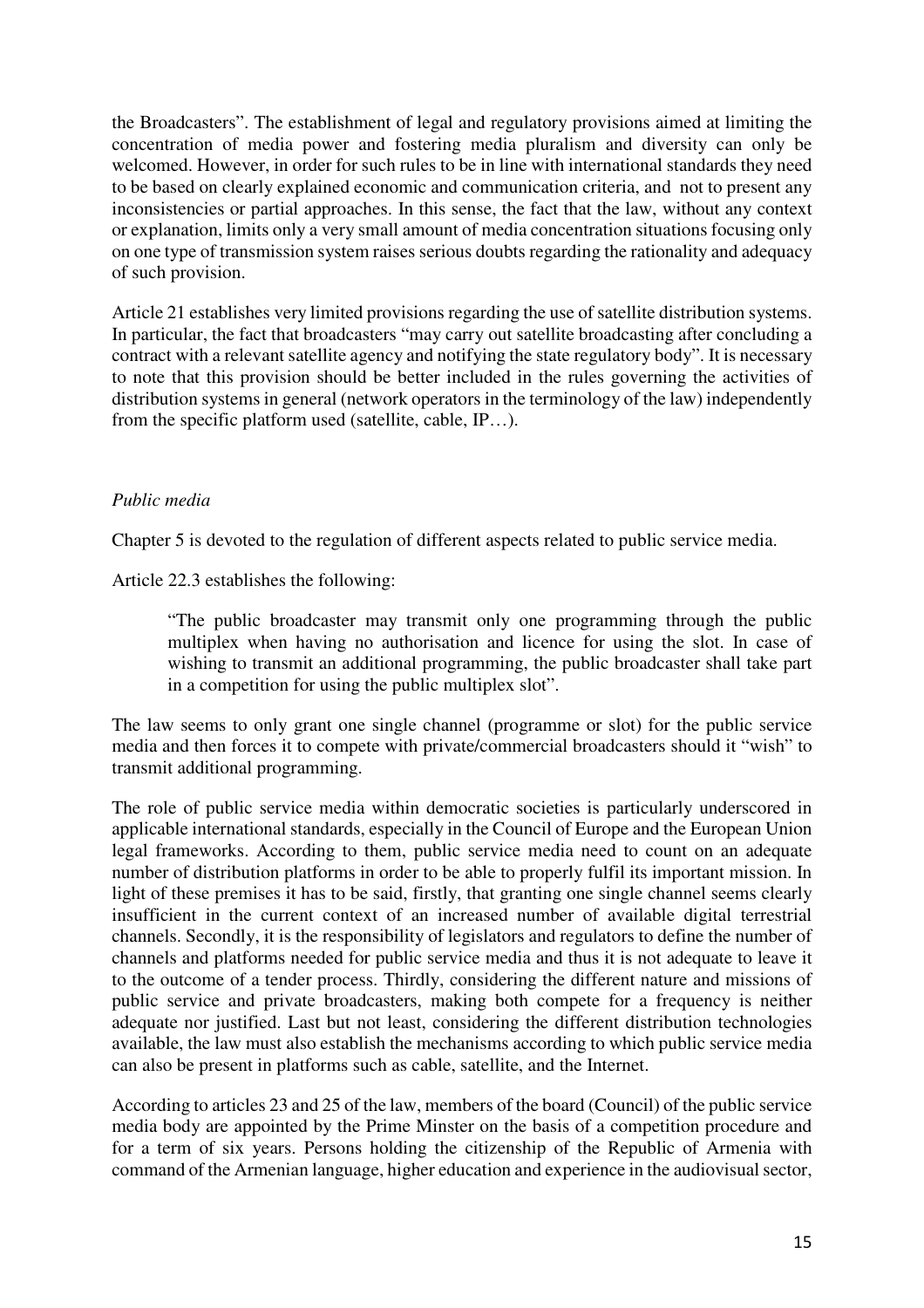as well as science, education, culture and journalism may become members of the Council. The audiovisual services regulator shall establish a temporary competition commission with a view to fill any vacant position of member of the Council. Individuals working in the fields of journalism, media management, science, culture and arts, as well as representatives of nongovernmental organisations may be members of the competition commission. The procedure for the "formation" (sic) of the Competition Commission is to be established by the regulator. These provisions are quite problematic in terms of applicable international standards for the following reasons:

- a. The requirements to become a member of the Council are very broad and do not guarantee the level of expertise that is necessary to undertake this leadership position. The law must thus have included additional conditions such as high-level managerial experience, accredited knowledge of economic, legal or technical aspects of audiovisual media services, as well as high ethical standards (in particular, absence of previous criminal convictions in cases related to corruption or management of public or private companies, for example).
- b. The criteria and mechanisms to appoint the members of the competition commission are not clearly established by the law thus leaving an excessive margin of discretion in the hands of the regulatory body (via the appointment of an internal selection commission).
- c. The criteria and mechanisms of the basis of which the competition commission selects and evaluates the candidates and finally appoint the members of the Council need to be clearly defined and established by the law.

Article 29.2 of the law defines the basic criteria according to which the provision of the public service is funded. According to these, funding shall not be less than the amount approved for the previous year by the competent authority. It also adds that "(t)he amount of budget funding of the Public Broadcasters may proportionally be changed due to the change in the proportion of the state budget" (sic). The financial needs of public service media are defined on the basis of the specific missions and objectives defined by legal and regulatory instruments. Establishing by law the budget of a public service body on the mere basis of considering the previous year's budget as a minimum amount is completely insufficient and almost arbitrary in order to guarantee that public service media receive adequate and sufficient funds to properly perform their activities. Therefore, the law would need to introduce the provisions that would allow:

- a. Properly establish the financial costs of providing the public service.
- b. Identify the different sources of income (advertising, sponsorships, etc.) in order to calculate the need for public funding.

## *Independent regulatory body*

Articles 34 and 35 of the law establish the procedure for the nomination and election of the members of the Commission of Radio and Television. The following needs to be noted regarding this matter:

a. In order to become member of the Commission, an individual needs to have been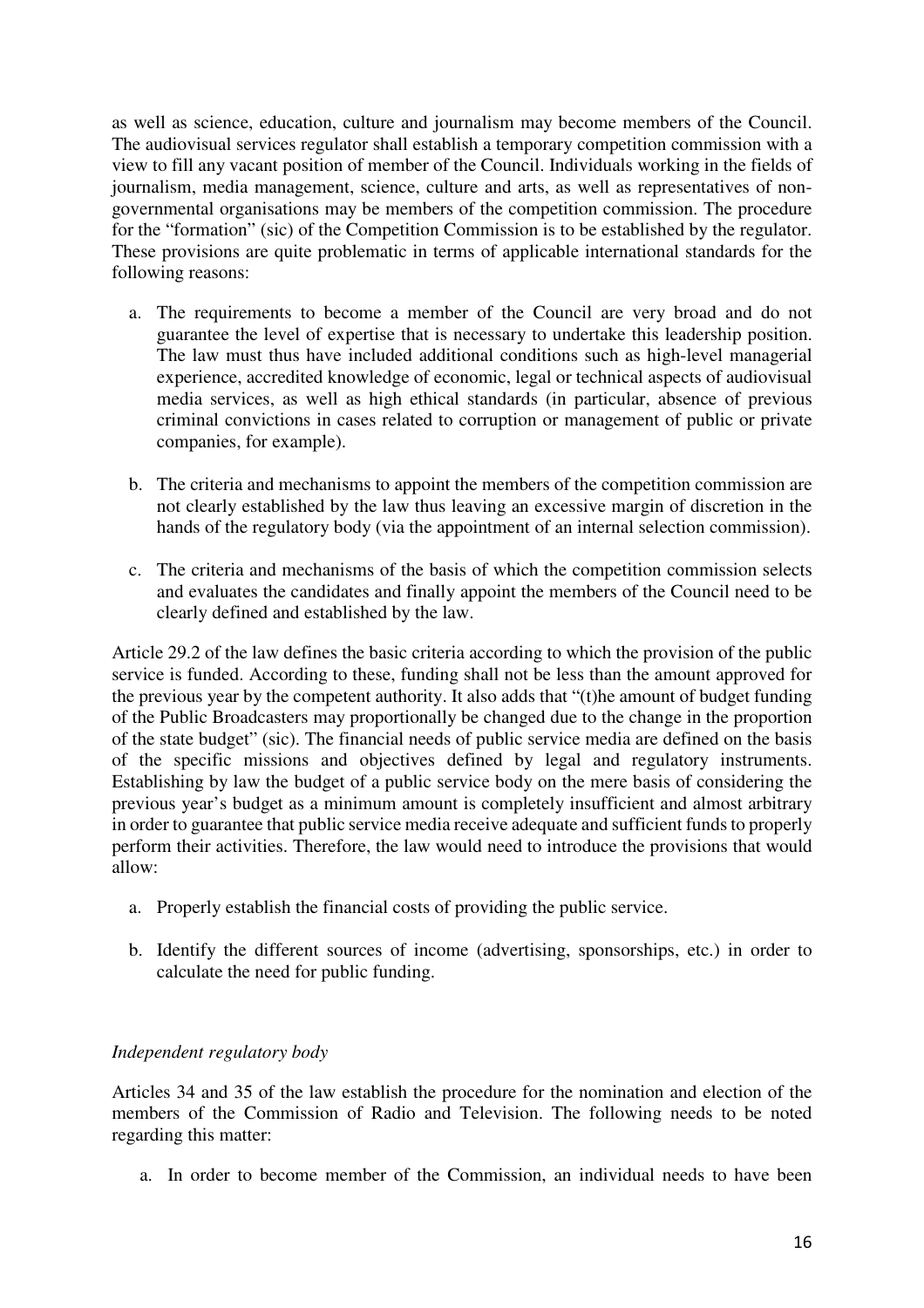citizen of the Republic of Armenia and have resided in the country for the last four years, to have the right to suffrage and good command of Armenian, to have at least three years of professional work experience in the fields of broadcasting, economy, management, engineering, culture, arts or law, higher education, and to be a reputable specialist in the field of mass media. In light of what was previously mentioned regarding the Council of public service media bodies, these requirements are still very open, vague and open to interpretation. In this sense having "professional work experience" or a "reputable" degree of specialisation does not guarantee per se the qualities that would be required to engage in regulatory decision-making processes with a sufficient degree of competence and independence. Once again, it is recommended that such requirements are replaced with more specific ones. In particular, the law must require accredited knowledge and top-level professional experience, or technical, journalistic or economic experience connected to media legal and ethical matters, as well as high ethical standards (absence of previous criminal convictions in cases related to corruption or management of public or private companies, for example).

b. Members of the Council are elected by the National Assembly, upon recommendation of the competent committee, by at least three fifths of votes of the total number of Deputies, and for a six-year term. The law does not specify the concrete procedure end election mechanisms. It indicates that the Constitution and the law on "Rules of Procedure of the National Assembly" need to be followed for this purpose. In principle, the use of the general procedures for the adoption of decisions by the National Assembly is not per se a problematic option, provided that some specificities are contemplated as well. In this sense, the requirement of a qualified majority is in line with international standards and comparative best practices and can only be welcomed. This being said, it is advisable that the law also incorporates additional provisions regarding the participation of civil society, journalists and similar organisations at some point of the mentioned process.

Regarding the budget of the regulatory authority, it would be important for the law to establish that in any case the regulator must count on sufficient funds in order to perform activities in an efficient, proper and independent manner.

#### *Licenses, authorisations and notifications*

The types of requirements and authorisations (in the broadest sense of the term) for the provision of different audiovisual media services are regulated under chapters 7 and 8 of the law. Such rules need to be analysed separately:

a. Article 43 establishes that it is needed to apply for an authorisation in order to obtain the "status of broadcaster". This legal status does not seem to give per se the right to provide audiovisual media services, but it rather appears to be a sort of precondition in order to participate in more specific procedures (e.g. license tenders). This additional burden represents an unnecessary and disproportionate condition or limitation to the exercise of the right to freedom of expression. State interventions in this field (when necessary) are to be reduced and concentrated to the minimum necessary to protect concrete public interest values. Therefore this general authorisation needs to be eliminated, inasmuch as other more specific procedures are contemplated.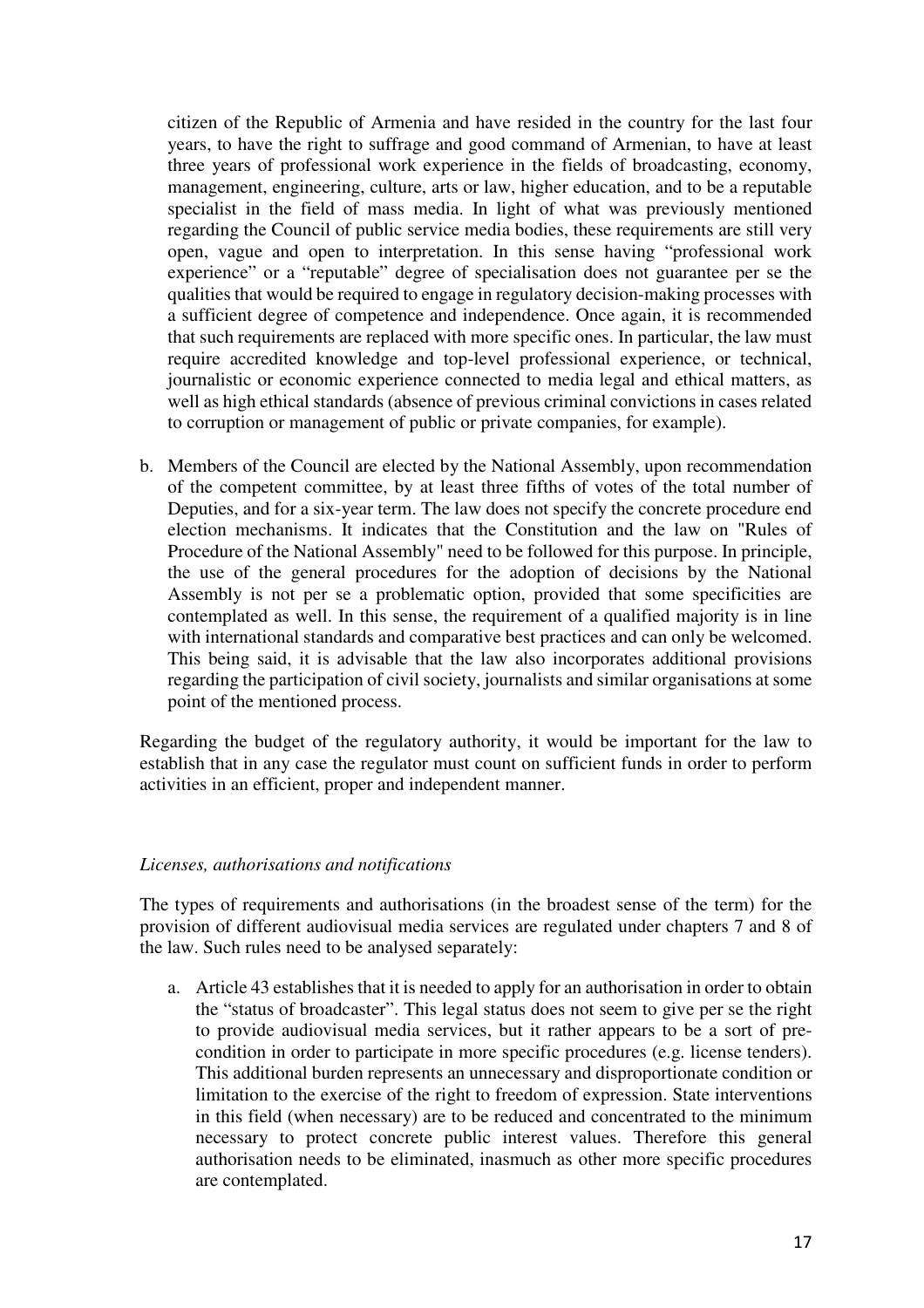- b. Regarding the license to use a multiplex slot, articles 44, 45 and 46 are drafted in a confusing way regarding the specific procedure and requirements according to which such licenses are to be granted. It is therefore very important that the law clearly specifies the parameters or the procedure according to which the independent regulator will establish the evaluation criteria applicable to each license tender process. Such parameters may include elements related to the respective content offer (diversity, quality, innovation, etc.), the economic viability (business model, current economic situation, staffing policies, …) as well as strictly technical capacity. It is also important that the law guarantees that every licensing decision is transparent and properly justified, thus avoiding any kind of secrecy or opacity.
- c. Regarding the licensing of the activity of a private multiplex operator and network operators in general (articles 47 to 52), firstly, it needs to be noted that the corresponding provisions essentially cover technical and infrastructure aspects related to the transmission activity (instead of the broadcasting service). These are thus rules to be preferably included in the telecommunications (or electronic communications) legislation and put under the oversight of the telecommunications regulation authority. Secondly, the law omits to include almost any content or broadcasting provision when regulating the activities of such providers, in areas such as obligations to communicate the identity and origin of the editors of the channels being transmitted, must-carry rules or other similar measures aiming at protecting diversity and pluralism. Moreover, the restriction introduced in article 49.4 in the sense that network operators shall not produce or distribute their own audiovisual content appears to be excessive and arbitrary. Thirdly, it also needs to be stressed that, in any case, the requirement to obtain a license would only be justified when the distributor aims at using scarce infrastructure technologies (such as terrestrial frequencies) but not vis-à-vis other cases (e.g. cable and satellite) where in principle, and according to best practices in the OSCE, European Union and the Council of Europe, a notification to the competent telecommunications authority would suffice.
- d. Article 45.4 establishes that a license to broadcast using a multiplex frequency is granted for a period of seven years, the licence to establish and operate a whole multiplex is open-ended, and the licence for other network operators is to be issued for a period of 10 years with the possibility of extension. It needs to be noted that the law does not provide any kind of rationale to justify this unbalanced approach. On the one hand, seven years for a terrestrial broadcasting licence looks like a very short timeline considering the investments and financial uncertainties still linked to the deployment of DTT services. On the other part, giving a private multiplex operator an undefined period of time (considering also the regulatory deficiencies mentioned in the previous paragraph) may have a serious negative impact on the protection of pluralism and diversity. Last but not least, limiting the time for other network operators to provide transmission services does not seem a justified measure, inasmuch as they do not use scarce technologies or resources.
- e. The law needs to clearly establish that the provision of traditional media services (broadcasting) via non-scarce technologies (satellite, cable, IP, …) only requires a minimum intervention from the regulator via a prior notification including basic